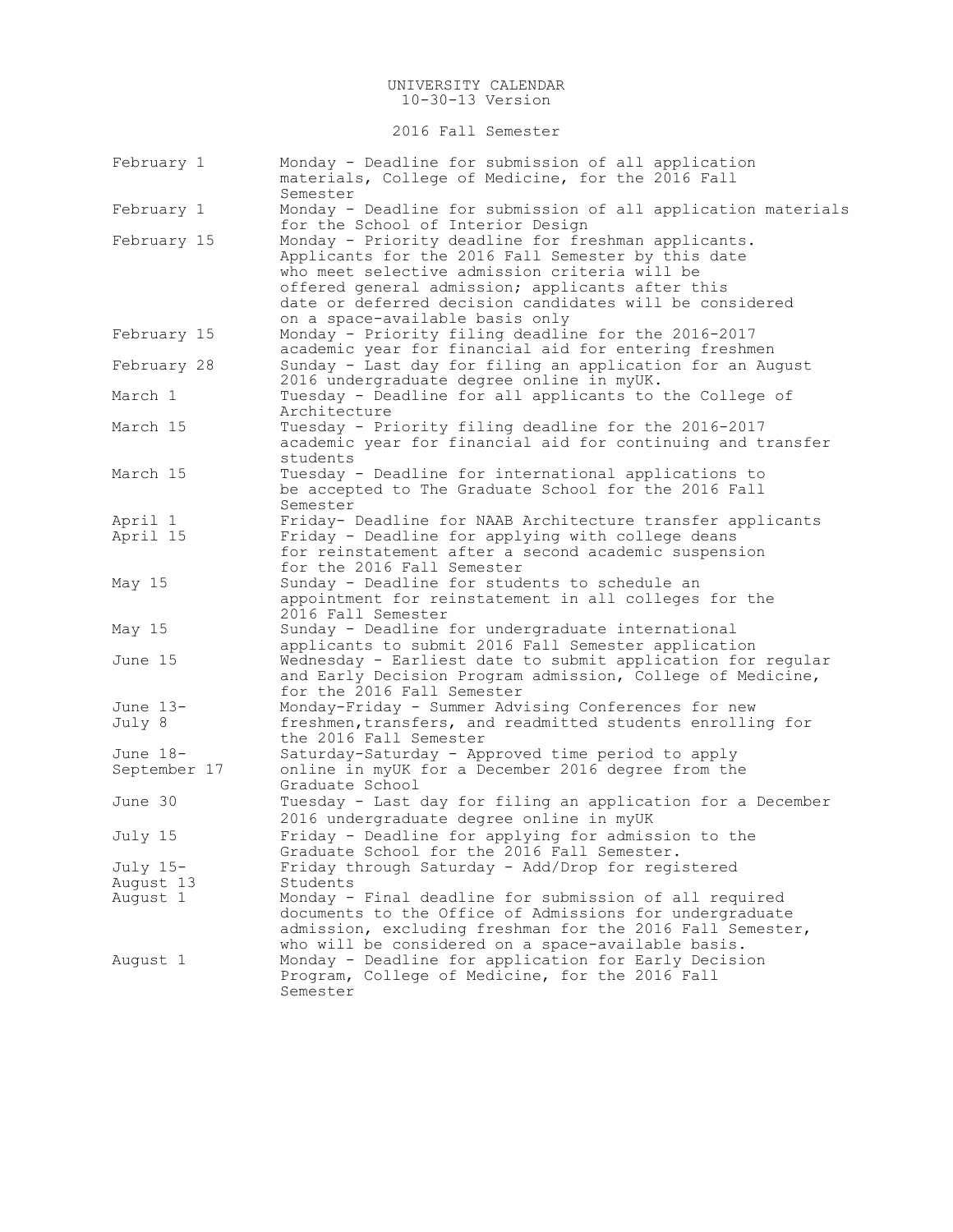2016 Fall Semester

| Aug. 3                    | Wednesday - Last day for students in the Employee<br>Educational Program registered through Aug. 5 to<br>submit EEP form to Human Resource Services to confirm<br>2016 registration and tuition waiver                                                |
|---------------------------|-------------------------------------------------------------------------------------------------------------------------------------------------------------------------------------------------------------------------------------------------------|
| August 16-22              | Tuesday through Monday - Registration for new program<br>graduate students                                                                                                                                                                            |
| August 16-22              | Tuesday through Monday - Fall registration for new<br>undergraduate and new program graduate students who<br>entered the University in either the 2016 Four-Week<br>Intersession or Eight-Week Summer Session                                         |
| August 18-22              | Thursday through Monday - Fall registration for new<br>post-baccalaureate students admitted for the Four-<br>Week Intersession, Eight-Week Summer Session or Fall<br>Semester                                                                         |
| August 19                 | Friday - Advising Conference and Registration for new<br>international students who have been cleared for<br>admission but did not priority register                                                                                                  |
| August 19-27              | Friday through Saturday - K week for all new undergraduate<br>students                                                                                                                                                                                |
| August 22                 | Monday - Payment deadline of registration fees and/or<br>housing and dining fees-if total amount due is not<br>paid as indicated on the account statement, a late<br>payment fee of 1.25% of the amount past due will be<br>assessed                  |
| August 22                 | Monday - Advising Conference and Registration for new<br>freshmen and transfer students who have been cleared for<br>admission but did not priority register including<br>registration for Evening and Weekend                                        |
| August 22-23              | Monday and Tuesday - Opening-of-term add/drop for<br>registered students                                                                                                                                                                              |
| August 22-26              | Monday through Friday - Approved time period for<br>students to change academic majors (note: please<br>check with college for admission deadline)                                                                                                    |
| August 23                 | Tuesday - Last day a student may officially drop a<br>course or cancel registration with the University<br>Registrar for a full refund of fees                                                                                                        |
| August 23                 | Tuesday - Advising Conference and Registration for<br>readmission and non-degree students who have been cleared<br>for admission but did not priority register including<br>registration for Evening and Weekend                                      |
| August 24<br>August 24-31 | Wednesday - First day of classes<br>Wednesday through Wednesday - Late registration for<br>returning students who did not priority register and<br>new applicants cleared late for admission.<br>A late<br>fee is assessed students who register late |
| August 30                 | Tuesday - Last day to add a class for the 2016<br>Fall Semester                                                                                                                                                                                       |
| August 30                 | Tuesday - Last day to officially withdraw from the<br>University or reduce course load and receive an 80<br>percent refund                                                                                                                            |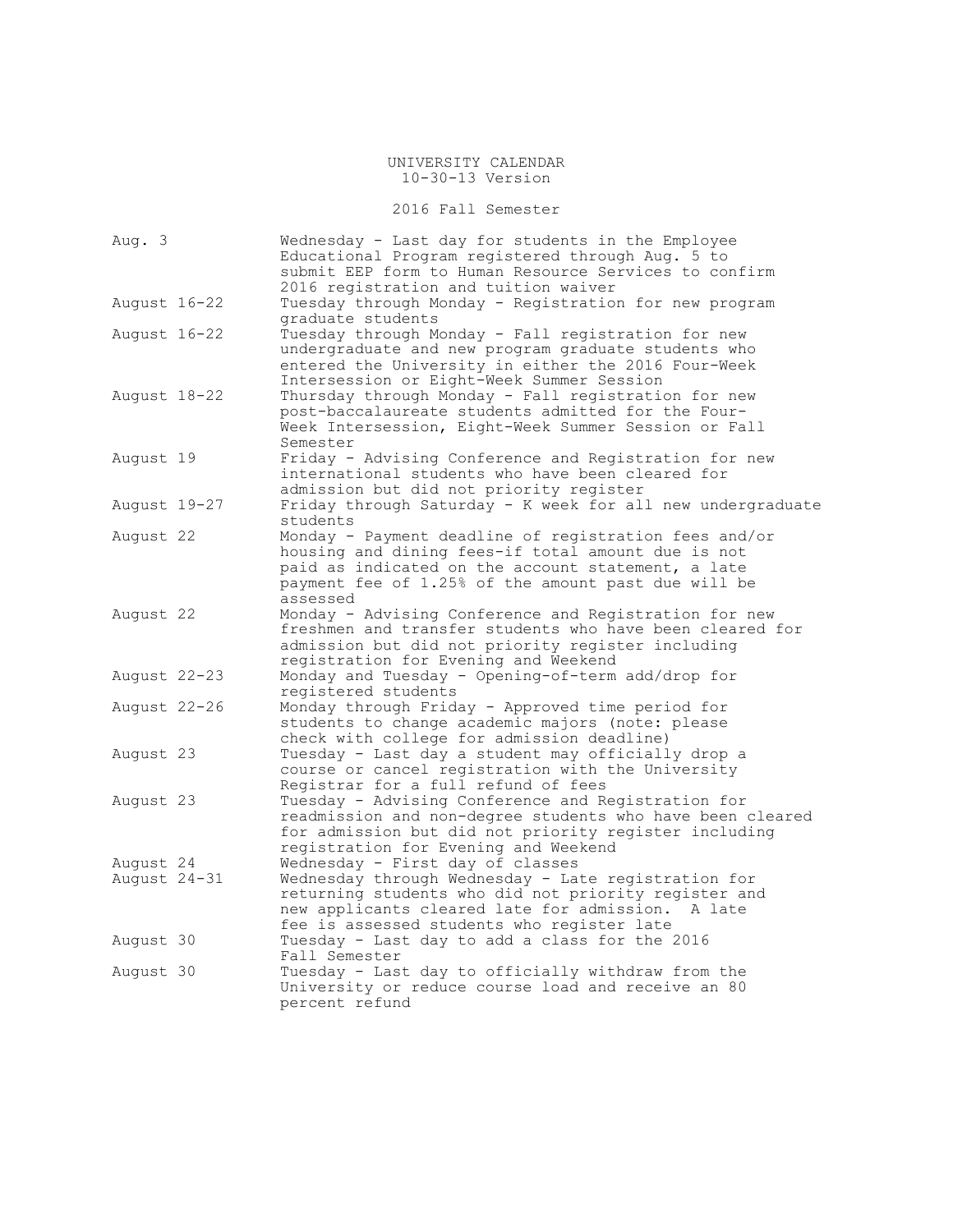2016 Fall Semester

| August 30                   | Tuesday - Last day for students in the Employee<br>Educational Program who registered and/or changed<br>schedules after Aug. 5 to submit EEP form to Human<br>Resource Services to confirm 2016 Fall Semester                                 |
|-----------------------------|-----------------------------------------------------------------------------------------------------------------------------------------------------------------------------------------------------------------------------------------------|
|                             | registration and tuition waiver                                                                                                                                                                                                               |
| September 5                 | Monday - Labor Day - Academic Holiday                                                                                                                                                                                                         |
| September 14                | Wednesday - Last day to drop a course without it<br>appearing on the student's transcript                                                                                                                                                     |
| September 14                | Wednesday - Last day to change grading option (pass/<br>fail to letter grade or letter grade to pass/fail;<br>credit to audit or audit to credit)                                                                                             |
| September 20                | Tuesday - Last day for doctoral candidates for a<br>December degree to accepted a Notification of Intent<br>to schedule a final examination in The Graduate School                                                                            |
| September 20                | Tuesday - Last day to apply for fall (December) 2016<br>degree(graduate school)                                                                                                                                                               |
| September 21                | Wednesday - Last day to officially withdraw from the<br>University or reduce course load and receive a 50<br>percent refund                                                                                                                   |
| September 22                | Thursday - Deadline for submission of application and<br>all required documents to the Office of Undergraduate<br>Admission and University Registrar for change of residency<br>status for 2016 Fall Semester                                 |
| October 10-                 | Monday through Friday - Midterm Grading window is open.                                                                                                                                                                                       |
| October 21                  | The mid-term grading window will close at midnight on<br>October 21.                                                                                                                                                                          |
| October 15                  | Saturday - Deadline for submission of application and<br>all required documents to the Office of Admissions<br>for undergraduate applicants planning to attend<br>November Advising Conference (including registration<br>for spring classes) |
| October 17<br>October 18-31 | Monday - Midterm of 2016 Fall Semester<br>Tuesday through Monday - Approved time period for<br>students to change academic majors (note: please<br>check with college for admission deadline)                                                 |
| October 31                  | Monday - Deadline for completed AMCAS application,<br>College of Medicine, for the 2016 Fall Semester                                                                                                                                         |
| October 31-                 | Monday through Tuesday - Priority registration for the                                                                                                                                                                                        |
| November 22                 | 2017 Spring Semester                                                                                                                                                                                                                          |
| November 4                  | Friday - Last day to withdraw from the University or<br>reduce course load. Students can withdraw or reduce<br>course load after this date only for "urgent non-academic<br>reasons."                                                         |
| November 8                  | Tuesday - Presidental election day                                                                                                                                                                                                            |
| November 10                 | Thursday - Last day candidates for the December 2016 degree<br>can schedule a final examination in the Graduate School                                                                                                                        |
| November 18                 | Friday - 2017 Spring Semester Advising Conference for<br>new and readmitted undergraduate students                                                                                                                                            |
| November 23-26              | Wednesday through Saturday - Thanksgiving<br>Academic Holidays                                                                                                                                                                                |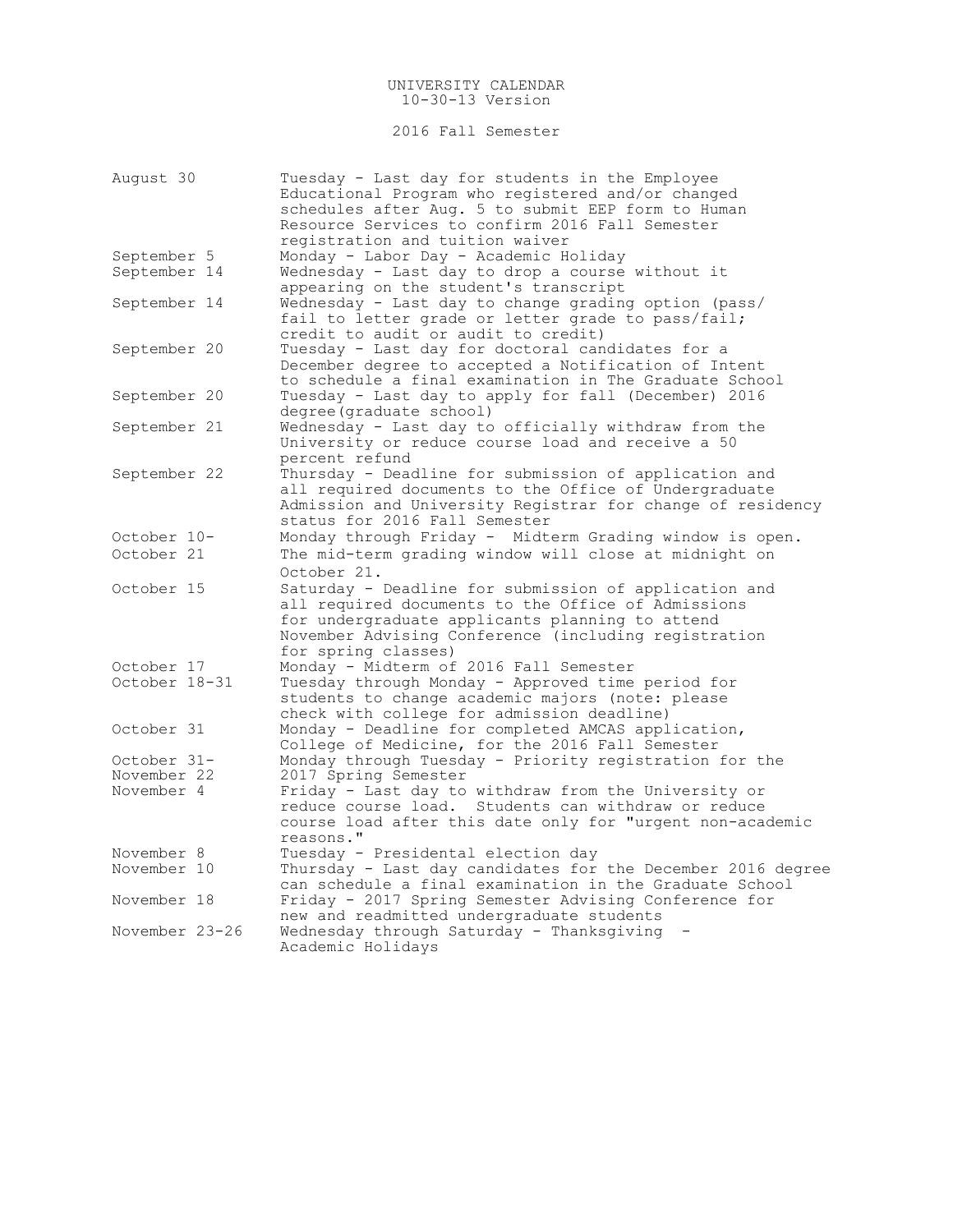# 2016 Fall Semester

| November 30    | Wednesday - Last day for filing an application for a May<br>2017 undergraduate degree online in myUK                                                                                                           |
|----------------|----------------------------------------------------------------------------------------------------------------------------------------------------------------------------------------------------------------|
| December 1     | Thursday - Deadline for submission of application and<br>receipt of all materials for admission, readmission or<br>transfer to the College of Law for the 2017 Spring<br>Semester                              |
| November 30-   | Wednesday through Monday - Add/Drop for registered                                                                                                                                                             |
| December 19    | students for the 2017 Spring Semester                                                                                                                                                                          |
| December 1     | Thursday - Last day candidates for a December 2016 degree<br>can sit for a final examination                                                                                                                   |
| December 5     | Monday - Deadline for applying for admission to the<br>Graduate School for the 2017 Spring Semester.                                                                                                           |
| December 5-    | Monday through Monday - Final Grading window is open.<br>The                                                                                                                                                   |
| December 19    | final deadline for submission of grades online in the<br>grading portal is midnight, Dec. 19                                                                                                                   |
| December 7     | Wednesday - Last day for students in the Employee<br>Program registered through December 7 to submit EEP<br>form to Human Resource Services to confirm 2017 Spring<br>Semester registration and tuition waiver |
| December 9     | Friday - Last day of classes                                                                                                                                                                                   |
| December 12-16 | Monday through Friday - Final Examinations                                                                                                                                                                     |
| December 16    | Friday - End of 2016 Fall Semester                                                                                                                                                                             |
| December 16    | Friday- Last day for candidates for a a Dec 2016 degree to<br>accepted a thesis/dissertation to the Graduate School                                                                                            |
| December 16    | Friday - December Commencement                                                                                                                                                                                 |

# SUMMARY OF TEACHING DAYS, FALL SEMESTER 2016

|           | Mon. | Tues. | Wed. | Thurs. | Fri. | Sat. | Teaching Days |    |
|-----------|------|-------|------|--------|------|------|---------------|----|
| August    |      |       |      |        |      |      | August        |    |
| September |      |       | 4    | 5      | 5    | 4    | September     | 25 |
| October   |      |       | 4    | 4      |      | 5    | October       | 26 |
| November  |      |       | 4    |        |      |      | November      | 21 |
| December  |      |       |      |        |      |      | December      | 9  |
| Totals    | 14   | 14    | ר ו  | 15     | 15   | 15   |               | 88 |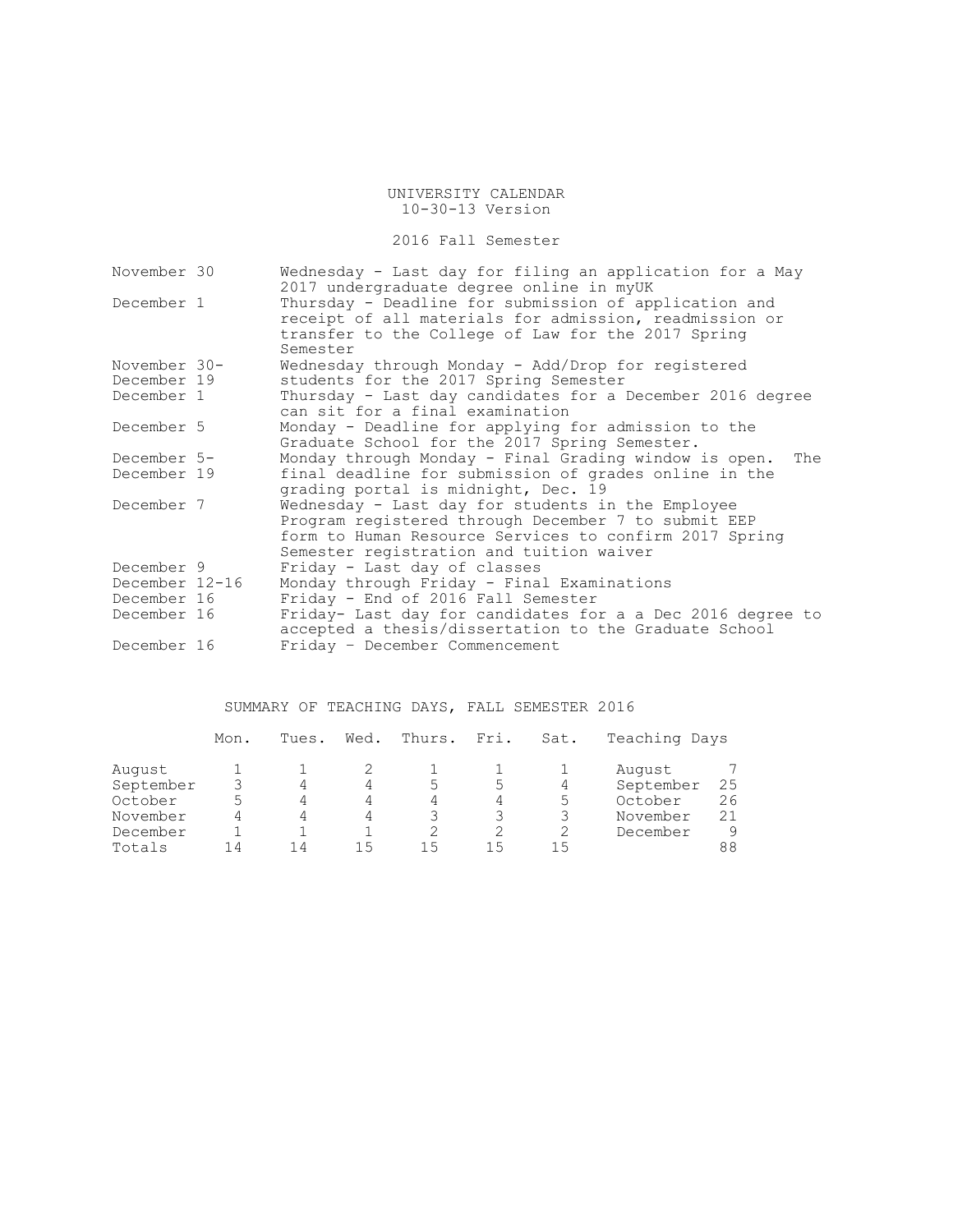# 2017 Spring Semester

| February 15<br>2016 | Monday - Priority filing deadline for the 2016-2017<br>academic year for financial aid for entering freshman |
|---------------------|--------------------------------------------------------------------------------------------------------------|
| February 28         | Sunday - Last day for filing an application for an August                                                    |
| 2016                | 2016 undergraduate degree online in myUK                                                                     |
| March 15            | Tuesday - Priority filing deadline for the 2016-2017                                                         |
| 2016                | academic year for financial aid for continuing and<br>transfer students                                      |
| August 15           | Monday - Deadline for international applications to                                                          |
| 2016                | be accepted to The Graduate School for the 2017                                                              |
|                     | Spring Semester                                                                                              |
| September 15        | Thursday - Deadline for applying with college deans                                                          |
| 2016                | for reinstatement after a second academic suspension                                                         |
|                     | for the 2017 Spring Semester                                                                                 |
| September 18-       | Sunday - Friday-Approved time period to apply                                                                |
| Feb. 17             | myUK for a May 2017 degree from the Graduate School                                                          |
| September 30        | Friday - Deadline for students to schedule an                                                                |
| 2016                | appointment for reinstatement in all colleges for the                                                        |
|                     | 2017 Spring Semester                                                                                         |
| October 13          | Thursday - Deadline for submission of application and                                                        |
| 2016                | all required documents to the Office of Admissions                                                           |
|                     | for undergraduate applicants planning to attend                                                              |
|                     | November Advising Conference (including registration                                                         |
|                     | for spring classes)                                                                                          |
| October 13          | Thursday - Deadline for undergraduate international                                                          |
| 2016                | applicants to submit 2017 Spring Semester application                                                        |
| November 18         | Friday - Advising Conference for freshmen, transfer,                                                         |
| 2016                | readmission students admitted for spring 2017                                                                |
| November 29         | Tuesday - Final deadline for submission of                                                                   |
| 2016                | application and all required documents to the Office                                                         |
|                     | of Admissions for undergraduate admission for the                                                            |
|                     | 2017 Spring Semester.                                                                                        |
| November 30         | Wednesday - Last day for filing an application for a                                                         |
| 2016                | May 2017 undergraduate degree online in myUK                                                                 |
| November 30-        | Wednesday through Monday - Add/Drop for registered                                                           |
| December 19         | students for the 2017 Spring Semester                                                                        |
| 2016                |                                                                                                              |
| December 5          | Monday - Deadline for applying for admission to                                                              |
| 2016                | the Graduate School for the 2017 Spring                                                                      |
|                     | Semester.                                                                                                    |
| December 7          | Wednesday - Last day for students in the Employee                                                            |
| 2016                | Educational Program registered through December 9 to                                                         |
|                     | submit EEP form to Human Resource Services to confirm                                                        |
|                     | 2017 Spring Semester registration and tuition waiver                                                         |
| January 4-9         | Wednesday through Monday - Registration for new program                                                      |
|                     | graduate students                                                                                            |
| January 5-9         | Thursday through Monday - Registration for new post-                                                         |
|                     | baccalaureate students                                                                                       |
| January 6           | Friday - International Student Advising Conference                                                           |
|                     |                                                                                                              |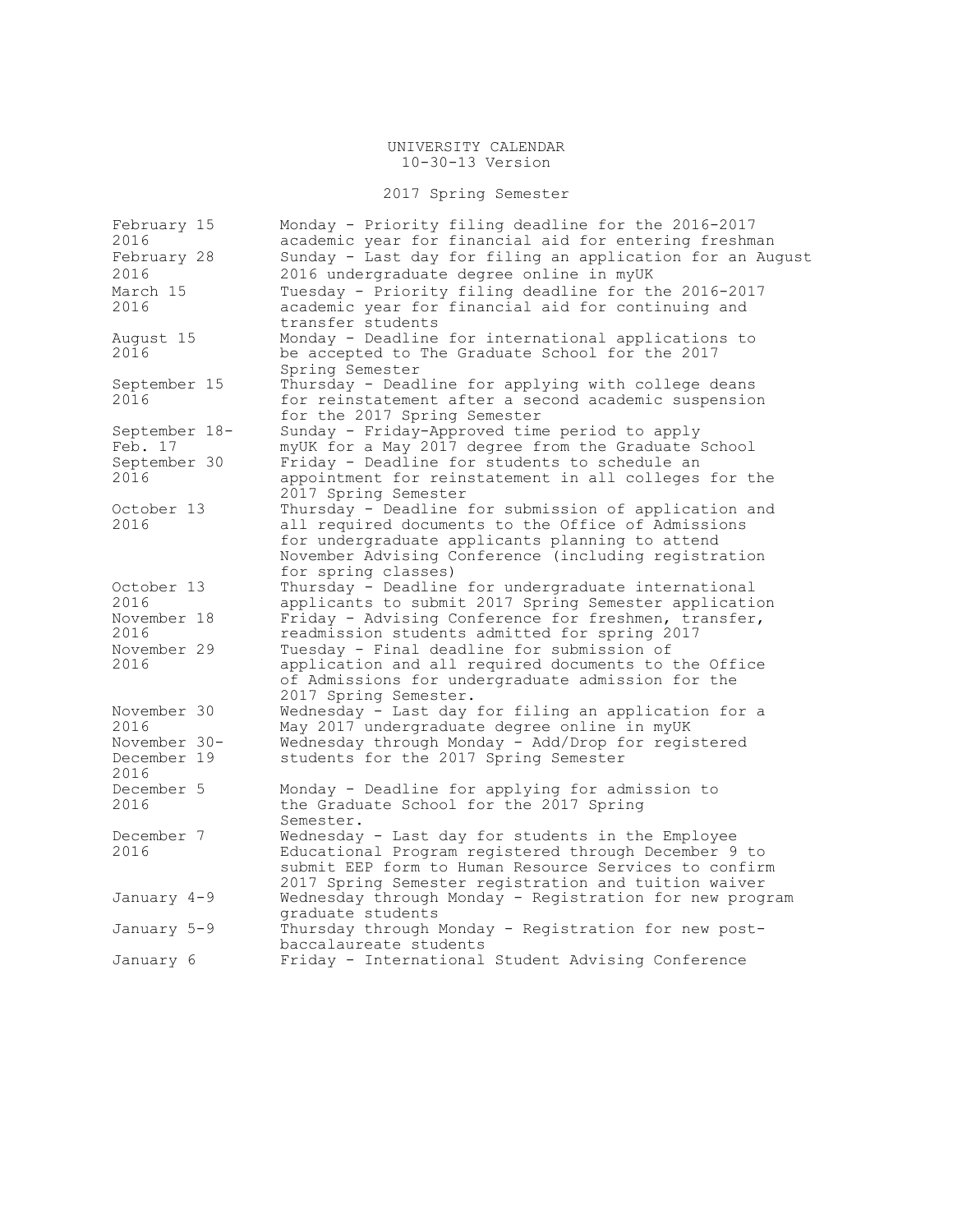2017 Spring Semester

| January 9     | Monday - Advising Conference and Registration for new<br>freshman and transfer students who have been cleared for<br>admission but did not priority register including<br>registration for Evening and Weekend                             |
|---------------|--------------------------------------------------------------------------------------------------------------------------------------------------------------------------------------------------------------------------------------------|
| January 9-10  | Monday and Tuesday - Opening-of-term add/drop for<br>registered students                                                                                                                                                                   |
| January 10    | Tuesday - Last day a student may officially drop a<br>course or cancel registration with the University<br>Registrar for a full refund of fees                                                                                             |
| January 10    | Tuesday - Advising Conference and Registration for<br>readmission and non-degree students including registration<br>for Evening and Weekend                                                                                                |
| January 11    | Wednesday - First day of classes                                                                                                                                                                                                           |
| January 11–18 | Wednesday through Wednesday - Late registration for<br>returning students who did not priority register and<br>new applicants cleared late for admission. A late<br>fee is assessed students who register late.                            |
| January 16    | Monday - Martin Luther King Birthday - Academic<br>Holiday                                                                                                                                                                                 |
| January 18    | Wednesday - Last day to add a class for the 2017 Spring<br>Semester                                                                                                                                                                        |
| January 18    | Wednesday - Last day to officially withdraw from the<br>University or reduce course load and receive an 80<br>percent refund                                                                                                               |
| January 18    | Wednesday - Last day for students in the Employee<br>Educational Program who registered and/or changed schedules<br>after December 10 to submit EEP form to Human Resource<br>Services to confirm 2017 Spring Semester registration and    |
| January 22    | tuition waiver<br>Sunday - Payment deadline of registration fees and/or<br>housing and dining fees-if total amount due is not<br>paid as indicated on the account statement, a late<br>payment fee of 1.25% of the amount past due will be |
| February 1    | assessed<br>Wednesday - Deadline for international applications to<br>be accepted to The Graduate School for the 2017 Fall<br>Semester                                                                                                     |
| February 1    | Wednesday - Preferred deadline for submitting<br>application for admission to the College of Dentistry<br>for the 2017 Fall Semester                                                                                                       |
| February 1    | Wednesday - Last day to drop a course without it<br>appearing on the student's transcript                                                                                                                                                  |
| February 1    | Wednesday - Last day to change grading option (pass/<br>fail to letter grade or letter grade to pass/fail;<br>credit to audit or audit to credit)                                                                                          |
| February 8    | Wednesday - Last day to officially withdraw from the<br>University or reduce course load and receive a<br>50 percent refund                                                                                                                |
| February 9    | Thursday - Deadline for submission of application and<br>all required documents to the Office of Undergraduate<br>Admission and University Registrar for change of residency<br>status for 2017 Spring Semester                            |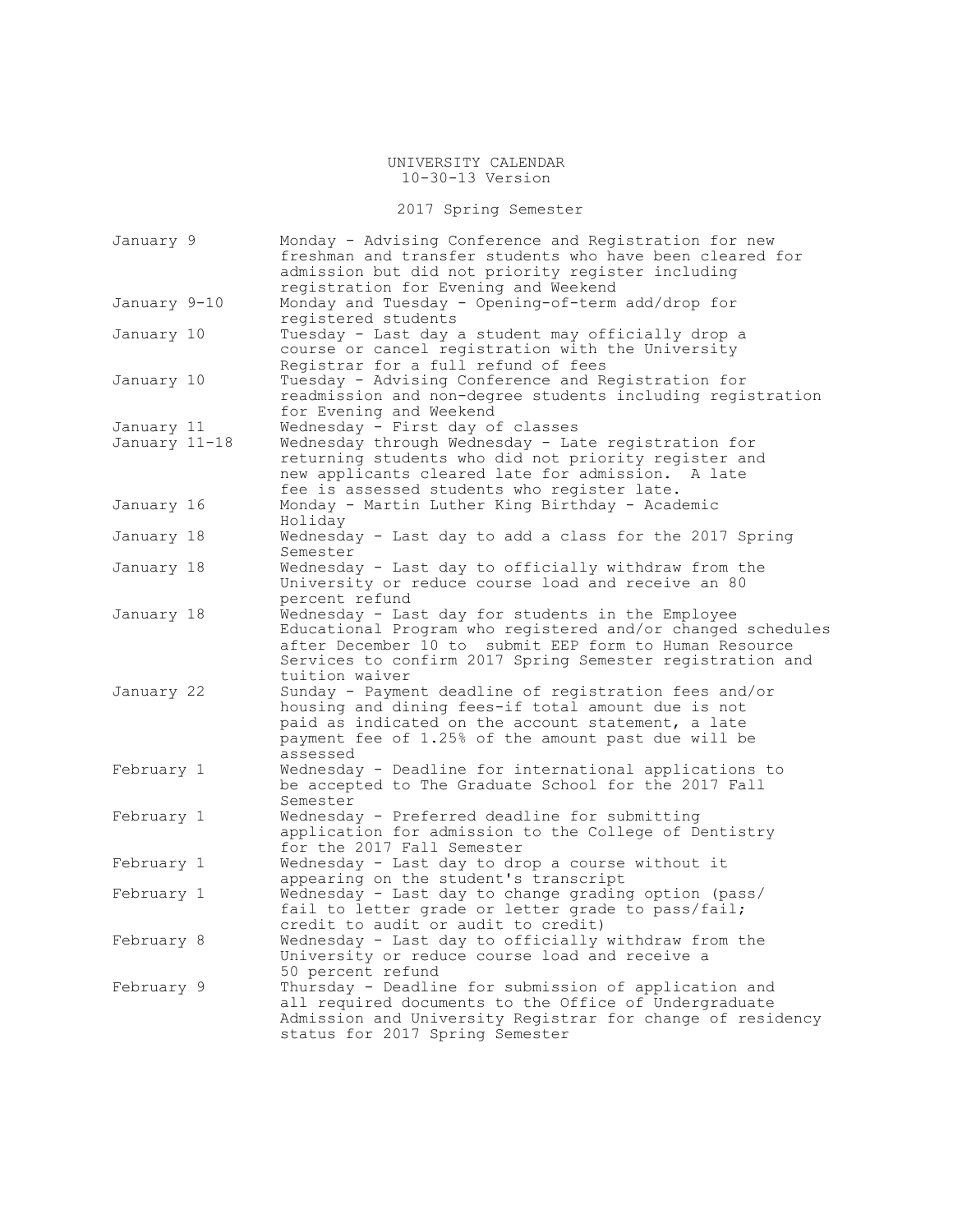2017 Spring Semester

| February 20            | Monday - Last day for doctoral candidates for a May<br>degree to accept a Notification of Intent to schedule<br>a final examination in The Graduate School |
|------------------------|------------------------------------------------------------------------------------------------------------------------------------------------------------|
| February 20            | Monday - Last day to apply for May 2017 degree<br>(graduate school) online in myUK                                                                         |
| February 28            | Tuesday - Last day for filing an application for an August<br>2017 undergraduate degree online in myUK                                                     |
| Feb. $27-$             | Monday through Friday - Midterm Grading window is                                                                                                          |
| March 10               | The March 10 mid-term grading window will close at<br>open.                                                                                                |
|                        | midnight on March 10.                                                                                                                                      |
| Feb. $27-$<br>April 19 | Monday-Wednesday - Students are prohibited from<br>changing academic major                                                                                 |
| February 28            | Tuesday - Last day for submission of application for<br>admission to the College of Law for the 2017 Fall<br>Semester                                      |
| March 6                | Monday - Midterm of 2017 Spring Semester                                                                                                                   |
| March 13-18            | Monday through Saturday - Spring Vacation - Academic<br>Holidays                                                                                           |
| March 27-              | Monday through Tuesday - Priority registration for the                                                                                                     |
| April 18               | 2017 Fall Semester and both 2017 Summer Sessions                                                                                                           |
| April 6                | Thursday - Last day for candidates for a May 2017 degree to<br>schedule a final examination in the Graduate School                                         |
| April 7                | Friday - Last day to withdraw from the University or                                                                                                       |
|                        | reduce course load. Students cam withdraw or reduce                                                                                                        |
|                        | course load after this date only for "urgent non-                                                                                                          |
|                        | academic reasons."                                                                                                                                         |
| April 7                | Friday - Deadline for applying for admission to the                                                                                                        |
|                        | Graduate School for the 2017 Four-Week Summer                                                                                                              |
|                        | Session.                                                                                                                                                   |
| April 20               | Thursday - Last day for candidates for a May 2017 degree to                                                                                                |
|                        | sit for a final examination                                                                                                                                |
| April 24 -             | Monday through Monday - Final Grading window is open.<br>The                                                                                               |
| May 8                  | final deadline for submission of grades online in the                                                                                                      |
|                        | grading portal is midnight, May 8                                                                                                                          |
| April 25-              | Tuesday through Monday - Four-Week Intersession                                                                                                            |
| May 1                  | registration and add/drop continue for students                                                                                                            |
|                        | enrolled in the 2017 Spring Semester                                                                                                                       |
| April 25-              | Tuesday through Wednesday - Eight-Week Summer Session                                                                                                      |
| May 31                 | registration and add/drop continue for students                                                                                                            |
|                        | enrolled in the 2017 Spring Semester                                                                                                                       |
| April 28               | Friday - Last day of classes                                                                                                                               |
| May 1-May 5            | Monday through Friday - Final Examinations                                                                                                                 |
| May $2-$               | Tuesday through Saturday - Add/Drop for priority                                                                                                           |
| June 17                | registered students for the 2017 Fall Semester                                                                                                             |
| May 5                  | Friday - End of 2017 Spring Semester                                                                                                                       |
| May 5                  | Friday - Last day for candidates for a May 2017 degree to                                                                                                  |
|                        | accept a thesis/dissertation to The Graduate School                                                                                                        |
| May 6                  | Saturday - Commencement                                                                                                                                    |
| May $8-$               | Monday-Friday-College of Pharmacy 15-Week Summer Term                                                                                                      |
| August 18              |                                                                                                                                                            |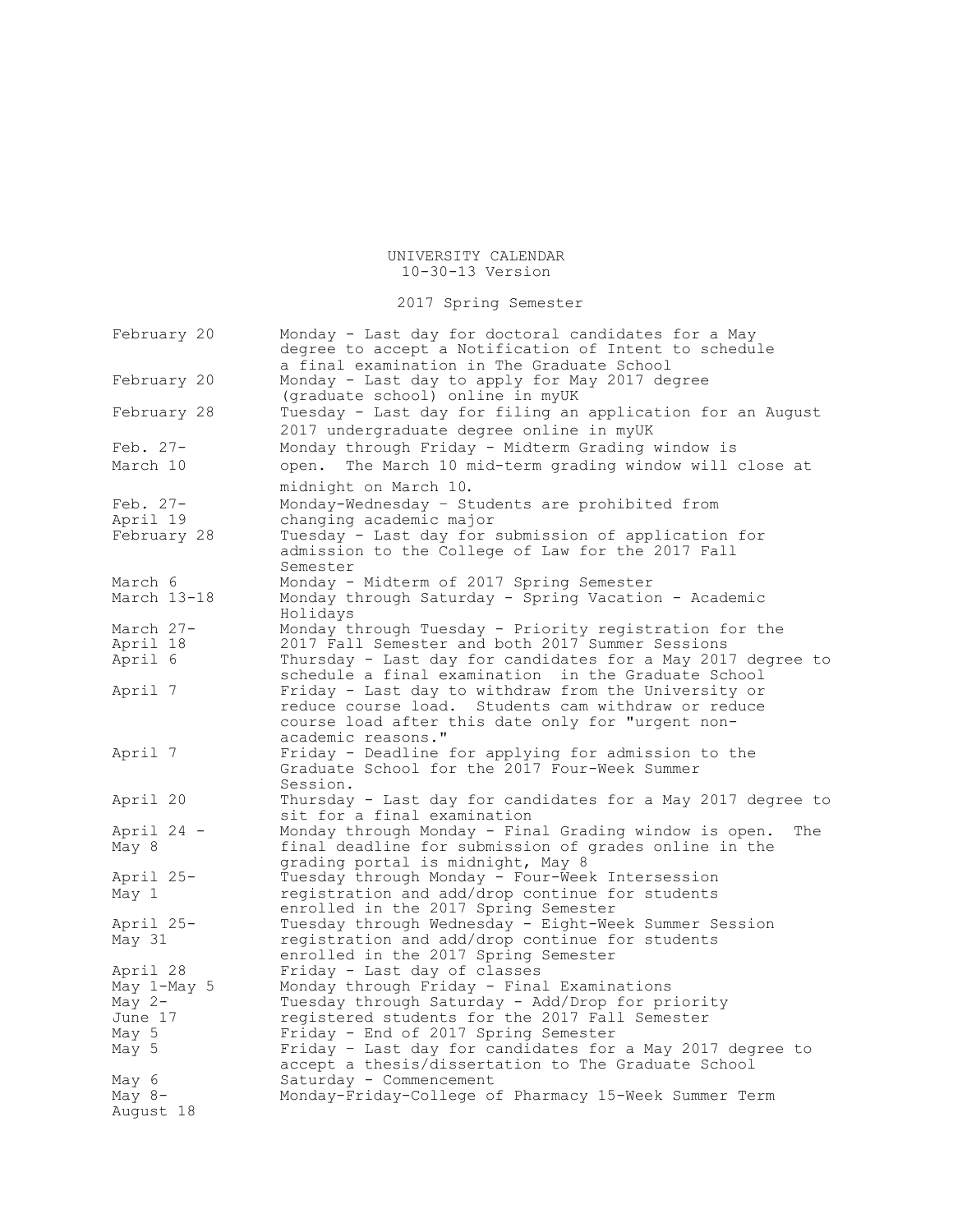SUMMARY OF TEACHING DAYS, SPRING SEMESTER 2017

|          | Mon. | Tues. | Wed. | Thurs. | Fri. | Sat. | Teaching Days |    |
|----------|------|-------|------|--------|------|------|---------------|----|
| January  |      |       |      |        |      |      | January       |    |
| February |      | 4     | 4    | 4      |      | 4    | February      | 24 |
| March    |      |       | 4    | 4      | 4    |      | March         | 21 |
| April    |      | 4     | 4    |        |      | 5    | April         | 25 |
| May      |      |       |      |        |      |      | May           |    |
| Totals   | 1 ว  | 14    | 15   | 15     | 15   | 15   |               | 87 |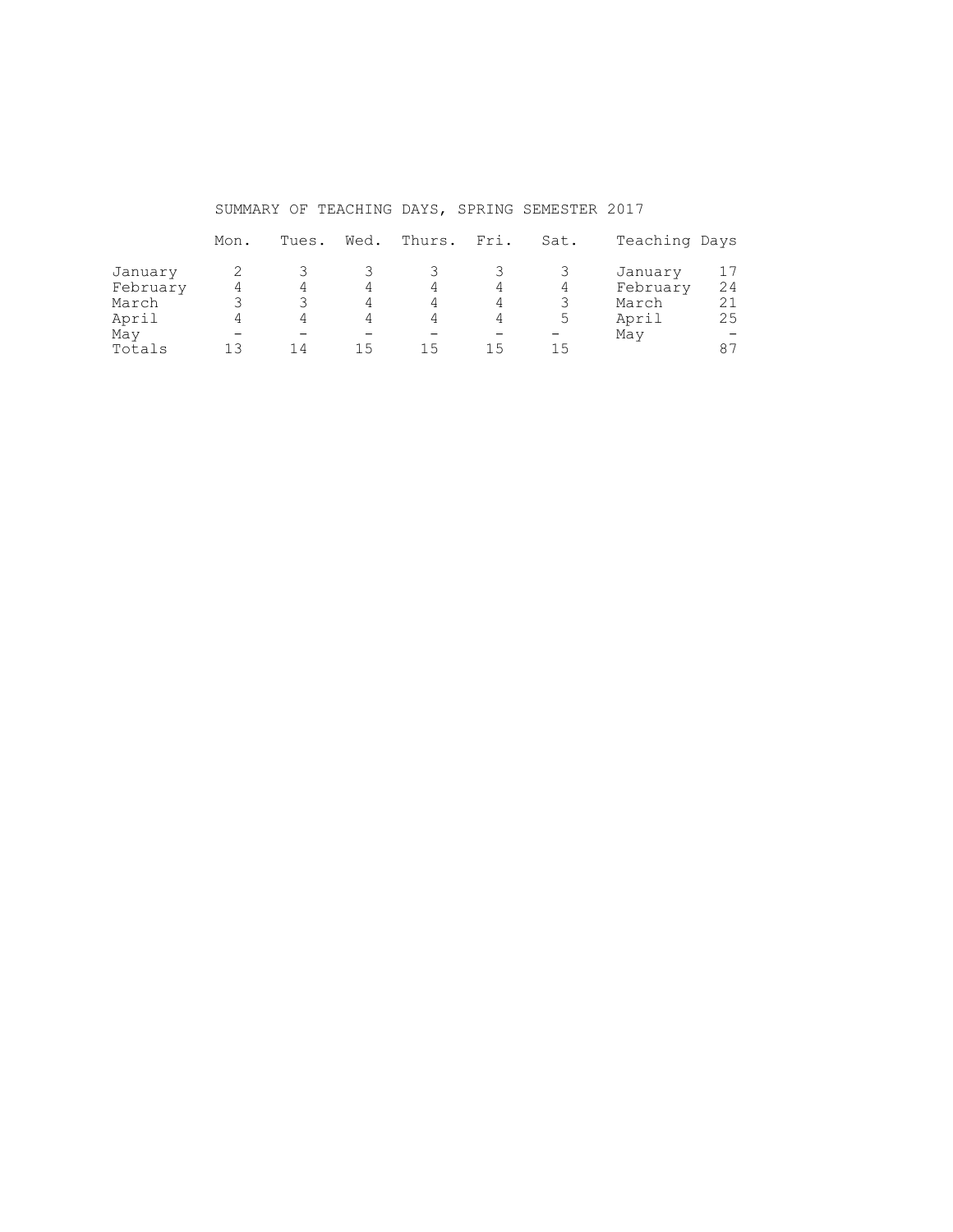2017 Four-Week – First Summer Session

| Feb. 18-<br>June 17 | Sat-Sat-Approved time period to apply online in myUK<br>for an August 2017 degree from the Graduate School                                                                                            |
|---------------------|-------------------------------------------------------------------------------------------------------------------------------------------------------------------------------------------------------|
|                     | application                                                                                                                                                                                           |
| February 28         | Tuesday - Last day for filing an application for an August                                                                                                                                            |
|                     | 2017 undergraduate degree online in myUK                                                                                                                                                              |
| March 15            | Wednesday - Priority filing deadline for financial aid for<br>the 4 week and/or the 8 week summer term(s)                                                                                             |
| April 8             | Saturday - Deadline for applying for admission to the<br>Graduate School for the 2017 Four-Week Summer<br>Session.                                                                                    |
| April 15            | Saturday - Deadline for submission of application and<br>all required documents to the Office of Admissions<br>for undergraduate admission for the 2017 Four-Week<br>Intersession                     |
| April 25-           | Tuesday through Monday - Four-Week Intersession                                                                                                                                                       |
| May 1               | registration and add/drop continue for students<br>enrolled in the 2017 Spring Semester                                                                                                               |
| May 8               | Monday - Beginning of College of Pharmacy 15-week<br>Summer Term                                                                                                                                      |
| May 8               | Monday - Advising Conference and Registration for new<br>and returning students                                                                                                                       |
| May 8               | Monday - Deadline for applying for admission to the<br>Graduate School for the 2017 Eight Week Summer Session.                                                                                        |
| May 9               | Tuesday - First day of classes                                                                                                                                                                        |
| May 9               | Tuesday - Last day a student may officially drop a<br>course or cancel registration with the University<br>Registrar for a full refund of fees                                                        |
| May 9-10            | Tuesday through Wednesday - Late registration for<br>returning students not already registered and new<br>applicants cleared late for admission. A late<br>fee is assessed students who register late |
| May 10              | Wednesday - Last day to add a class for the 2017<br>Four-Week Intersession                                                                                                                            |
| May 10              | Wednesday - Last day to officially withdraw from the<br>University or reduce course load and receive an 80<br>percent refund                                                                          |
| May 10              | Wednesday - Last day for students in the Employee<br>Educational Program to submit EEP form to Human<br>Resource Services for tuition waiver for the 2017<br>Four-Week Intersession                   |
| May 15              | Monday - Last day to drop a course without it<br>appearing on the student's transcript                                                                                                                |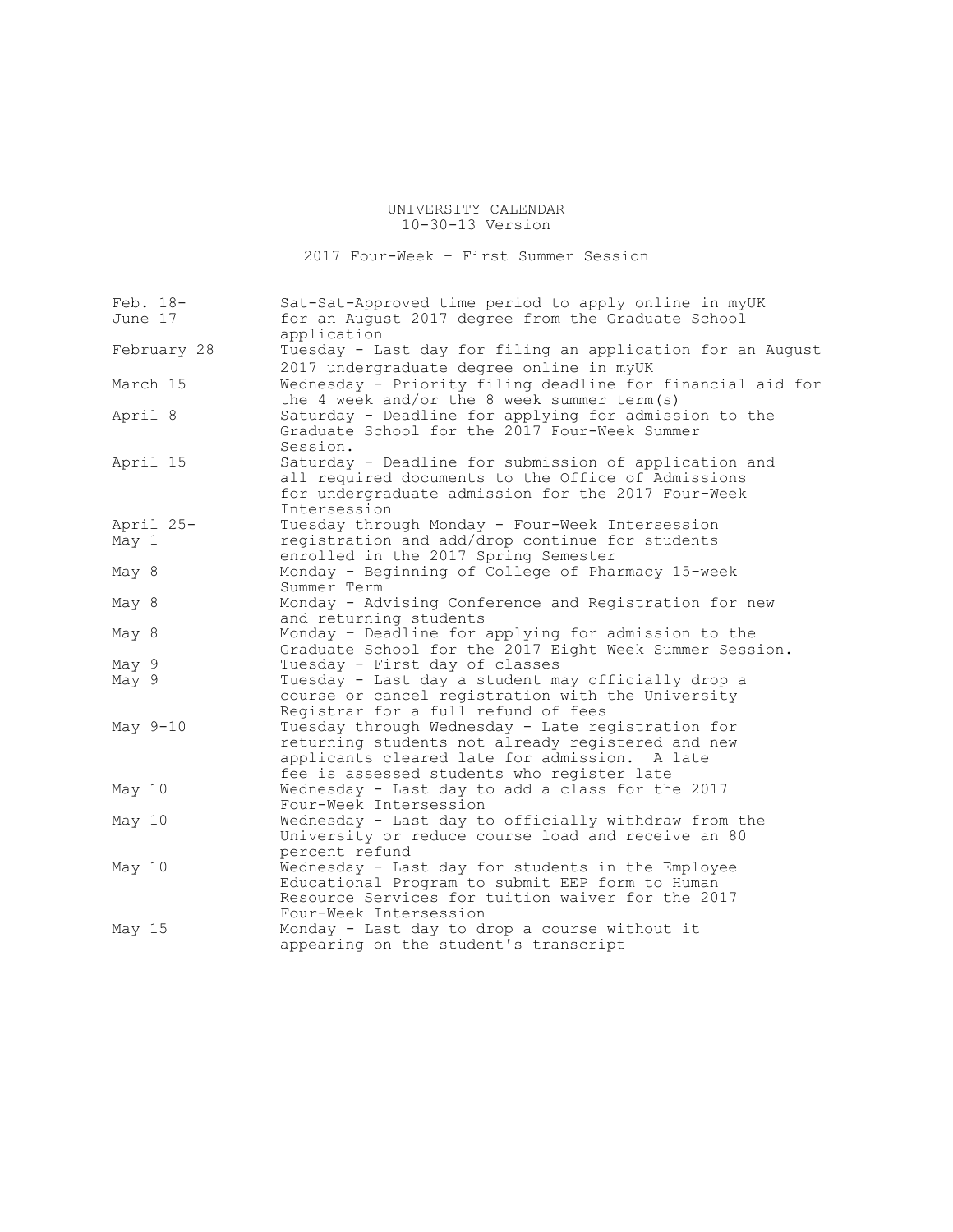# 2017 Four-Week - First Summer Session

| May 15     | Monday - Last day to change grading option (pass/fail<br>to letter grade or letter grade to pass/fail; credit<br>to audit or audit to credit)                                                                                                |
|------------|----------------------------------------------------------------------------------------------------------------------------------------------------------------------------------------------------------------------------------------------|
| May 16     | Tuesday - Last day to officially withdraw from the<br>University or reduce course load and receive a 50<br>percent refund                                                                                                                    |
| May $17-$  | Wednesday through Wednesday - Eight-Week registration                                                                                                                                                                                        |
| June 7     | and add/drop for students who entered the University<br>in the 2017 Four-Week Intersession                                                                                                                                                   |
| May $22$   | Monday - Payment deadline of registration fees and/or<br>housing and dining fees-if total amount due is not paid as<br>indicated on the account statement, a late payment fee of<br>1.25% of the amount past due will be assessed            |
| May 22     | Monday - Midterm of 2017 Four-Week Intersession                                                                                                                                                                                              |
| May 24     | Wednesday - Last day to withdraw from the University or<br>reduce course load. Students can withdraw or reduce course<br>load after this date only for "urgent non-academic<br>reasons."                                                     |
| May 29     | Monday - Memorial Day - Academic Holiday                                                                                                                                                                                                     |
| May 29 $-$ | Monday through Friday - Final Grading window is open.<br>The                                                                                                                                                                                 |
| June 9     | final deadline for submission of grades online in the<br>grading portal is midnight, June 9                                                                                                                                                  |
| May 31     | Wednesday - Last day for doctoral candidates for an<br>August degree to accept a Notification of Intent to<br>schedule a final examination in The Graduate School                                                                            |
| June 6     | Tuesday - Final Examinations                                                                                                                                                                                                                 |
| June 6     | Tuesday - End of 2017 Four-Week Intersession                                                                                                                                                                                                 |
| June 7     | Wednesday - Deadline for submission of application and all<br>required documents to the Office of Undergraduate Admission<br>and University Registrar for change of residency status for<br>the Four-Week and the Eight-Week Summer Sessions |

# SUMMARY OF TEACHING DAYS, 2017 FOUR-WEEK INTERSESSION

|                | Mon. |     |            | Tues. Wed. Thurs. Fri. Sat. |       |      | Teaching Days |    |
|----------------|------|-----|------------|-----------------------------|-------|------|---------------|----|
| May            |      | 4   | $4\degree$ |                             |       | 3333 | Mav           | 19 |
| June<br>Totals |      | - 5 | 5          | 5                           | $5 -$ |      | June          |    |
|                |      |     |            |                             |       |      |               |    |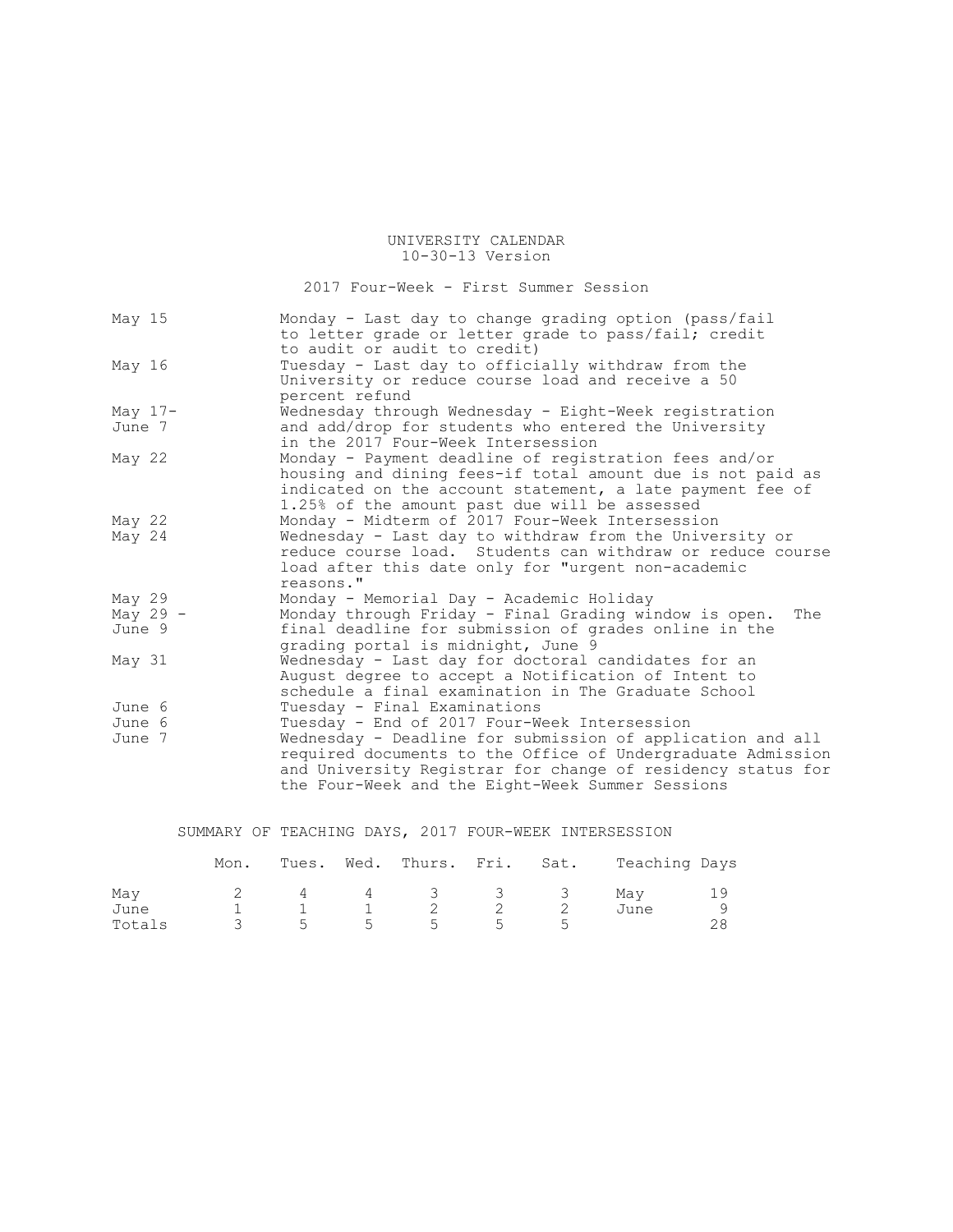2017 Eight-Week - Second Summer Session

| February 28 | Tuesday - Last day for filing an application for an August  |
|-------------|-------------------------------------------------------------|
|             | 2017 undergraduate degree online in myUK                    |
| March 15    | Wednesday - Priority filing deadline for financial aid for  |
|             | the 4 week and/or the 8 week summer term(s)                 |
| April 7     | Friday - Deadline for applying for admission to The         |
|             | Graduate School for the 2017 Four Week Summer Intersession. |
| April 25-   | Tuesday through Wednesday - Eight-Week Summer Session       |
| May 31      | registration and add/drop continue for students             |
|             | enrolled in the 2017 Spring Semester                        |
| May 8       | Monday - Deadline for applying for admission to the         |
|             | Graduate School for the 2017 Eight Week Summer Session.     |
| May $15$    | Monday - Deadline for submission of application and         |
|             | all required documents to the Office of Admissions          |
|             | for undergraduate admission for the 2017 Eight-Week         |
|             | Summer Session.                                             |
| May $17-$   | Wednesday through Wednesday - Eight-Week registration       |
| June 7      | and add/drop for students who entered the University        |
|             | in the 2017 Four-Week Intersession                          |
| June 7      | Wednesday - Deadline for submission of application and all  |
|             | required documents to the Office of Undergraduate Admission |
|             | and University Registrar for change of residency status for |
|             | the Eight-Week Summer Session                               |
| June 7      | Wednesday - Advising Conference and Registration for new    |
|             | and returning students including registration for Evening   |
|             | and Weekend                                                 |
| June 8      | Thursday - First day of classes                             |
| June 8      | Thursday - Last day a student may officially drop a         |
|             | course or cancel registration with the University           |
|             | Registrar for a full refund of fees                         |
| June $8-9$  | Thursday through Friday - Late registration for             |
|             | returning students not already registered and new           |
|             | applicants cleared late for admission. A late               |
|             | fee is assessed students who register late.                 |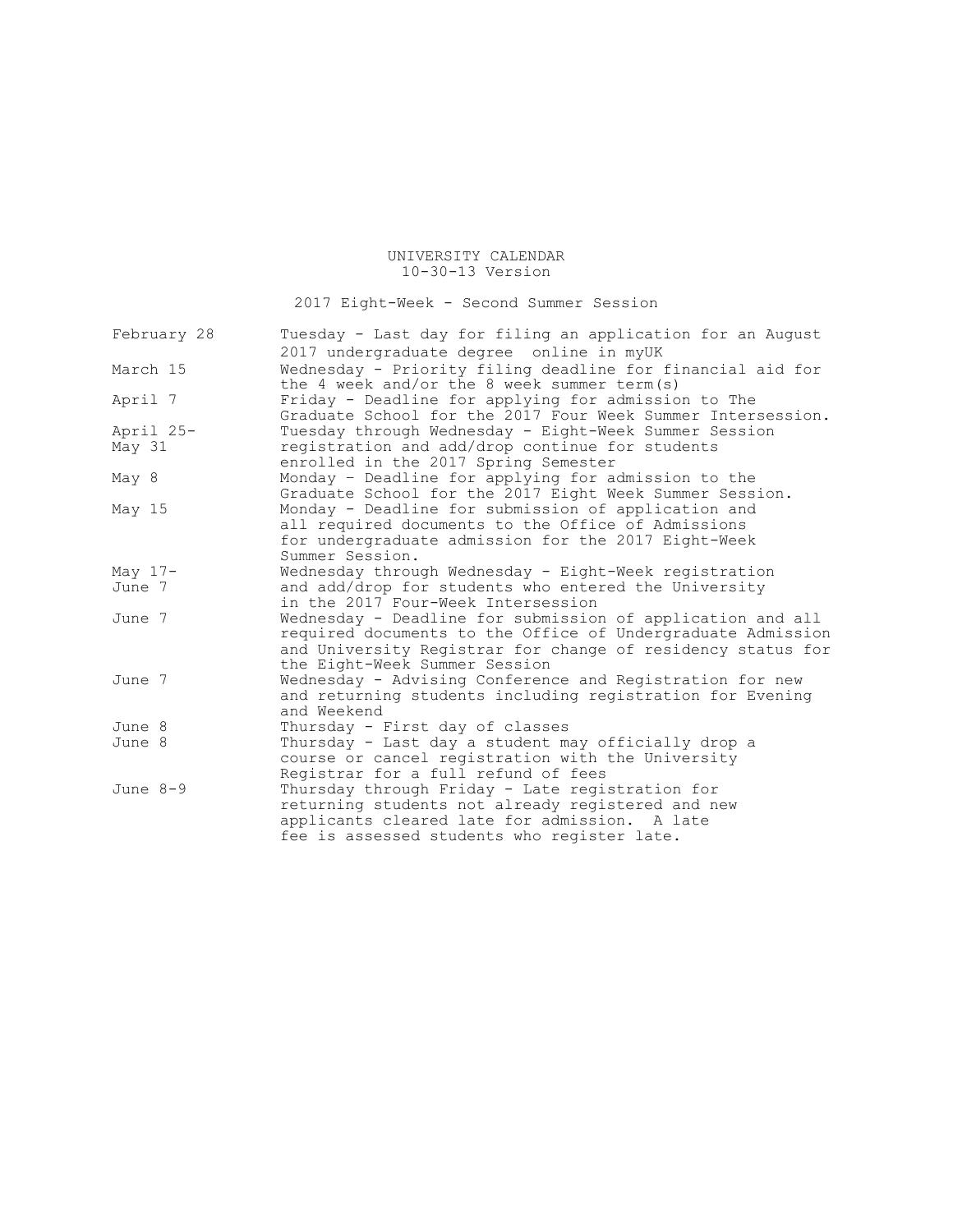2017 Eight-Week – Second Summer Session

| June 9           |           | Friday - Last day to enter an organized class for the<br>2017 Eight-Week Summer Session                     |
|------------------|-----------|-------------------------------------------------------------------------------------------------------------|
| June 9           |           | Friday - Last day to officially withdraw from the<br>University or reduce course load and receive an 80     |
|                  |           | percent refund                                                                                              |
| June 9           |           | Friday - Last day for students in the Employee<br>Educational Program to submit EEP form to Human           |
|                  |           | Resource Services for tuition waiver for the 2017                                                           |
|                  |           | Eight-Week Summer Session                                                                                   |
| June 12          |           | Monday - Deadline for international applications to                                                         |
|                  |           | be accepted to The Graduate School for the                                                                  |
|                  |           | Spring Semester                                                                                             |
| June 19          |           | Monday - Last day to change grading option (pass/fail                                                       |
|                  |           | to letter grade or letter grade to pass/fail; audit                                                         |
| June 19          |           | to credit or credit to audit)<br>Monday - Last day to drop a course without it                              |
|                  |           | appearing on the student's transcript                                                                       |
| June 20          |           | Tuesday - Last day to accept application for degree to                                                      |
|                  |           | receive an August degree (graduate school)                                                                  |
| June $20-$       |           | Tuesday-Saturday-Summer Advising Conferences for new                                                        |
| July 15          |           | freshmen, (transfer) students, auditors, non-degree and                                                     |
|                  |           | readmitted students enrolling for the 2017 Fall                                                             |
| June 22          |           | Semester<br>Thursday - Payment deadline of registration fees and/or                                         |
|                  |           | housing and dining fees-if total amount due is not paid as                                                  |
|                  |           | account statement, a late payment fee<br>indicated on the                                                   |
|                  |           | of 1.25% of the amount past due will be assessed                                                            |
| June 22          |           | Thursday - Last day to officially withdraw from the                                                         |
|                  |           | University or reduce course load and receive a 50                                                           |
|                  |           | percent refund                                                                                              |
| June 30          |           | Friday-Last day for filing an application for a December                                                    |
|                  |           | 2017 undergraduate degree online in myUK                                                                    |
| July 4           |           | Tuesday - Independence Day - Academic Holiday<br>Thursday - Midterm of 2017 Eight-Week Summer Session       |
| July 6<br>July 6 |           | Thursday - Last day for candidates for an August degree to                                                  |
|                  |           | schedule a final examination in the graduate school                                                         |
| July 12          |           | Wednesday - Last day to withdraw from the University                                                        |
|                  |           | or reduce course load. Students can withdraw or                                                             |
|                  |           | reduce course load after this date only for "urgent                                                         |
|                  |           | non-academic reasons."                                                                                      |
| July 20          |           | Thursday - Last day for candidates for an August degree to                                                  |
|                  |           | sit for the final examination in the graduate school<br>Friday - Deadline for applying for admission to the |
| July 21          |           | Graduate School for the 2017 Fall Semester.                                                                 |
|                  | July 24 - | Monday through Monday - Final Grading window is open.<br>The                                                |
| August 7         |           | final deadline for submission of grades online in the                                                       |
|                  |           | grading portal is midnight, August 7                                                                        |
| August 3         |           | Thursday - Last day for students in the Employee                                                            |
|                  |           | Educational Program registered through August 5 to                                                          |
|                  |           | submit EEP form to Human Resource Services to confirm                                                       |